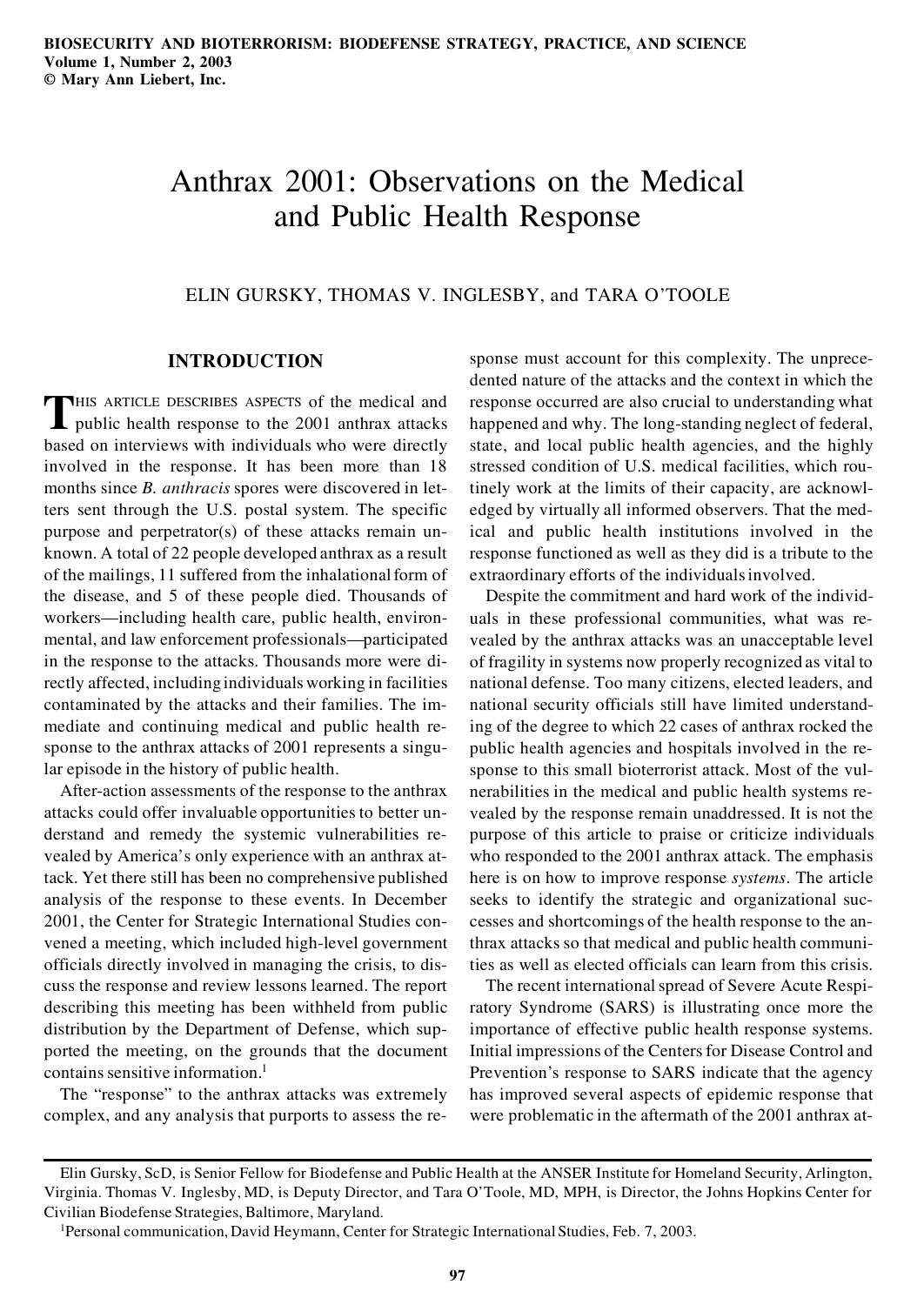tacks. Fortunately, because the numbers of SARS cases remain low, the state public health agencies' capacities to deal with a major epidemic have not been severely tested by SARS. It is hoped that other countries' experiences with SARS will offer useful lessons for outbreak response and bioterrorism preparedness.

This article provides a small window into the medical and public health response that followed the anthrax attacks of 2001. The authors recognize that since that time a number of actions have been taken by federal, state, and local public health agencies to improve bioterrorism preparedness. It is the authors' hope that the perspectives presented in this article will stimulate more comprehensive examinations of public health biopreparedness and help guide future bioterrorism planning efforts.

#### **METHODOLOGY**

The authors interviewed clinicians, public health professionals, government officials, journalists, union representatives, and others who were directly involved in the five geographic areas where anthrax attacks took place: Boca Raton, Florida; New York City; Washington, DC; Hamilton, New Jersey; and Oxford, Connecticut. A total of 37 individuals were interviewed from the period late 2001 through spring 2002. Study participants represented the following sectors: clinicians working in hospital settings or in private practice, including physicians who cared for victims of the attacks  $(n = 6)$ ; public health professionals working in local public health agencies  $(n = 9)$ ; public health professionals working in state health departments ( $n = 5$ ); officials from public health laboratories ( $n = 2$ ); public health professionals working at the Centers for Disease Control and Prevention  $(n = 3)$ ; other officials of the federal government  $(n = 2)$ ; media professionals in the private and public sector  $(n = 4)$ ; postal service managers and representatives of the postal workers' union  $(n = 3)$ ; and directors of not-for-profit health organizations ( $n = 3$ ).

Participation was voluntary and nonremunerated. Interviews were confidential. All study participants were assured that their responses would not be attributed to them in ways that could identify interviewees. A small number of the interviews were conducted in person, but most interviews were conducted in prearranged telephone calls. Prepared interview questions were intended to bring to light specific challenges and successful strategies that interviewees had observed or identified during the response to the anthrax attacks. Participants were encouraged to offer additional comments and to suggest the names of other individuals whose involvement and insights might benefit the goals of this study.

Comments from interviewees were analyzed by the au-

thors. Themes and findings that were common in the responses of multiple interviewees are reported below under "Important Issues and Challenges." Quotes from the interviews are included when they illustrate these issues.

There are limitations to the methods employed here. The authors are mindful of the responsibility to distinguish between anecdote and analysis, and we have included only those issues or themes that were raised or commented on by several interviewees. This article does

<sup>2</sup>Centers for Disease Control and Prevention. Notice to Read ers: Ongoing Investigation of Anthrax—Florida, October 2001, *Morbidity and Mortality Weekly Report* 10/12/01, 50(40):877.

3Centers for Disease Control and Prevention. Update: Investigation of Anthrax Associated with Intentional Exposure and Interim Public Health Guidelines, October 2001, *Morbidity and Mortality Weekly Report* 10/19/01, 50(41):889–893.

<sup>4</sup>Ibid.

<sup>5</sup>Ibid

<sup>6</sup>Ibid.

<sup>7</sup>Ibid

<sup>8</sup>Ibid.

9Centers for Disease Control and Prevention. Update: Investigation of Bioterrorism-Related Anthrax and Interim Guidelines for Clinical Evaluation of Persons with Possible Anthrax, *Morbidity and Mortality Weekly Report* 11/02/01, 50(43):941– 948.

<sup>10</sup>Jernigan DB, Raghunathan PL, Bell BP, et al. Investigation of Bioterrorism-Related Anthrax, United States 2001: Epidemiologic Findings, *Emerging Infectious Diseases* October 2002, 8:1019–1028.

11New Jersey Department of Health and Senior Services. Anthrax Investigation Update in New Jersey. *News Release* November 5, 2001.

 $12$ Op cit., note 9.

 $13$ Op cit., note 2.

<sup>14</sup>Centers for Disease Control and Prevention. Update: Investigation of Bioterrorism-Related Anthrax and Interim Guidelines for Exposure Management and Antimicrobial Therapy, October 2001, *Morbidity and Mortality Weekly Report* 2001;50 (42):909–919.

15Centers for Disease Control and Prevention. CDC Statement Regarding the Washington DC Processing and Distribution Center, and Postal and Mailroom Facilities Who Directly Receive and Distribute Mail from this Center, *Health Advisory* October 24, 2001.

16Centers for Disease Control and Prevention. CDC Statement regarding postal and other mailroom facilities in the Metropolitan DC area, *Health Alert* October 27, 2001.

 $17$ Op cit., note 8.

18Mina B, Dym JP, Kuepper F et al. Fatal Inhalational Anthrax With Unknown Source of Exposure in a 61-Year Old Woman in New York City, *Journal American Medical Association* February 2002;287:858–862.

19Centers for Disease Control and Prevention. Update: Investigation of Bioterrorism-Related Inhalational Anthrax—Connecticut, 2001, *Morbidity and Mortality Weekly Report* 11/30/01: 50(47):1049–1054.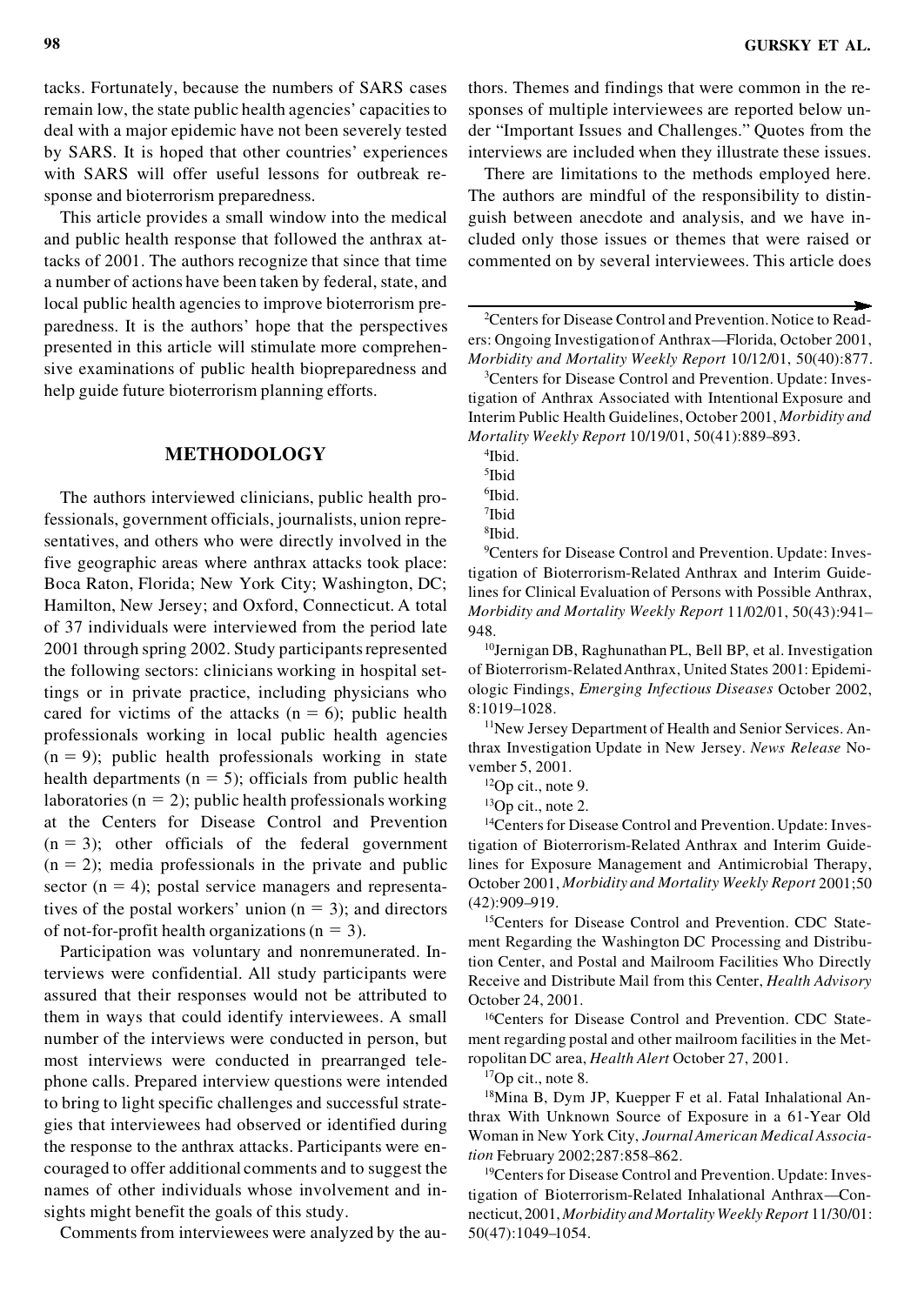# **CHRONOLOGY OF KEY EVENTS FOLLOWING THE ATTACKS**

*The following brief timeline of events following the anthrax attacks is synthesized from reports from public health agencies, news summaries and from statements of those interviewed in this study. It is not intended as an exhaustive account of events, but only as a synopsis of key developments that would enable readers of this article to place events and observations in some context.*

**October 2, 2001**—An infectious disease physician recognized a possible case of inhalational anthrax in a man hospitalized in Palm Beach County, Florida. This physician contacted the local health officer in Palm Beach County, who immediately began a public health investigation. By October 2, there were already 7 persons with cutaneous anthrax in the northeastern U.S., but none had yet been diagnosed.

**October 4**—The microbiologic diagnosis of *B. anthracis* was confirmed by the Florida Department of Health (FDH) and the Centers for Disease Control and Prevention (CDC), and the diagnosis was made public.<sup>2,3</sup> Epidemiologic and environmental investigations were launched to determine the source of the patient's anthrax exposure. Evidence of contamination with *B. anthracis* was found at American Media Inc. (AMI) in Boca Raton, Florida, where this first victim worked as a photo editor.<sup>4</sup>

**October 5**—The first victim of the anthrax attacks died. A second AMI employee, who had been hospitalized for pneumonia on September 30, was diagnosed with inhalational anthrax. He was an employee in the AMI mailroom.

**October 6**—The Palm Beach County Health Department began to obtain nasal swabs from those who had been in the AMI building in an attempt to define exposure groups.<sup>5</sup> Because nasal swab testing was known to be an insensitive diagnostic test, the health department also recommended prophylactic antibiotics for all those people who had been in the AMI building for at least one hour since August 1 regardless of the results of their nasal swab tests.<sup>6</sup> Environmental samples taken from the mailroom showed evidence of *B. anthracis.*

**October 7**—A nasal swab was positive on another em ployee. A swab from the first victim's computer screen was positive. The AMI building was closed.

**October 9**—The New York City Department of Health notified CDC of a woman with a skin lesion consistent with cuta neous anthrax. The woman, an assistant to NBC anchor Tom Brokaw, had handled a powder-containing letter postmarked September 18 at her workplace.<sup>7</sup>

**October 13**—Another cutaneous case of anthrax was recognized in a 7-month-old infant who had visited his mother's workplace, the ABC office building on West 66th Street in Manhattan, on September 28.<sup>8</sup>

**October 13**—Symptoms of cutaneous and inhalational anthrax in New Jersey postal workers began to be observed and reported by physicians to the New York City Health Department. Diagnoses of anthrax are confirmed by the CDC on October 18 and  $19.9-11$ 

**October 15—A** staff member in the office of Senator Daschle in the Hart Senate Office Building opened a letter (postmarked October 9) which contained a powder and a note identifying the powder as anthrax. The powder tested positive for *B. anthracis* on October 16. Nasal swab testing of anthrax spores was performed on 340 Senate staff mem bers and visitors to the building who potentially were ex posed and to approximately 5,000 other people who self-referred for testing. This testing indicated exposure in 28 persons. Antimicrobial prophylaxis was administered on a broader scale and environmental testing was initiated.<sup>12</sup>

**October 19**—CDC linked the four confirmed cases of anthrax to "intentional delivery of *B. anthracis* spores through mailed letters or packages."<sup>13</sup>

**October 19–22**—Four postal workers at the Brentwood Mail Processing and Distribution Center in the District of Columbia were hospitalized with inhalational anthrax. The Brentwood facility was closed on October 21. On October 22 two of these four postal workers died.<sup>14</sup>

**October 24**—CDC sent an advisory to state health officials via the Health Alert Network recommending antibiotic prophylaxis to prevent anthrax for all people who had been in the non-public mail operations area at the U.S. Postal Service's Brentwood Road Postal Distribution Center or who had worked in the non-public mail operations areas at postal facilities that had received mail directly from the Brentwood facility since October 11.<sup>15</sup>

**October 27**—A CDC alert recommended antibiotic prophylaxis for workers in the mail facilities that supplied the CIA, the House office buildings, the Supreme Court, Walter Reed Army Institute of Research, the White House, and the Southwest Postal Station after preliminary environmental sampling revealed *B. anthracis* con-tamination in these mailrooms.<sup>16</sup>

**October 31**—A 61-year-old female hospital stockroom worker in New York City died from inhalational anthrax after she had become ill with malaise and myalgias on October 25. The source of her exposure remains unknown despite extensive epidemiologic investigation.17,18

**November 16**—A 94-year-old woman residing in Oxford, Connecticut, was hospitalized with fever, cough, and weak ness. She died on November 19. Her diagnosis was confirmed as *B. anthracis* on November 20 by the Connecticut Department of Public Health Laboratory. Subsequent environmental and epidemiological testing indicated exposure from cross-contaminatedletters.<sup>19</sup>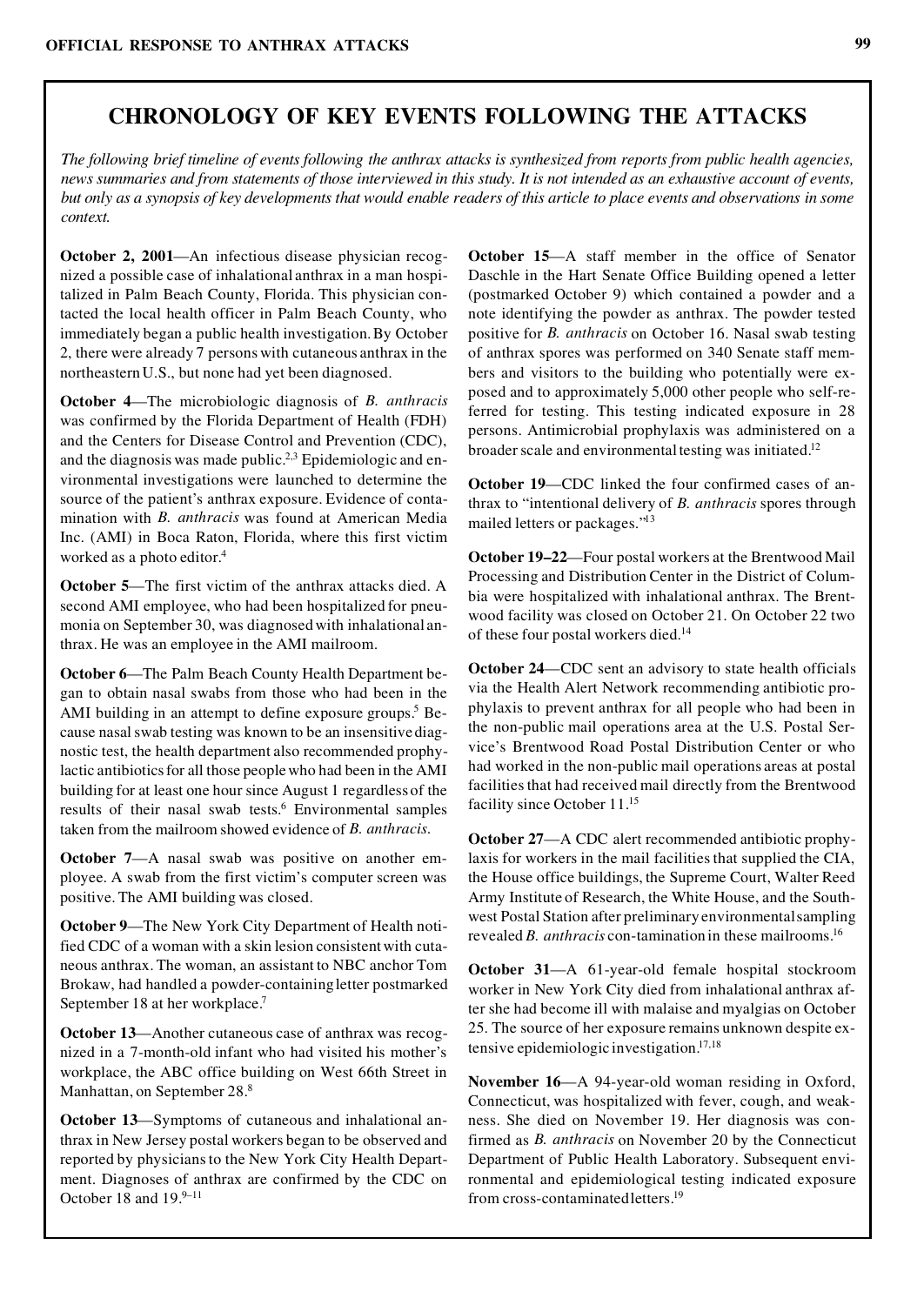not focus on the actions taken by individual hospitals, though many hospitals had key roles in the response and published accounts of such institutional experiences would be of great value. Nor does this article offer an analysis of the decisions, processes, and actions occurring within the Centers for Disease Control and Prevention (CDC), the Department of Health and Human Services (DHHS), the Federal Bureau of Investigation (FBI), or other federal agencies engaged in the response to the anthrax attacks. Such analyses could provide very useful information and should remain a priority.

Much time and effort is being invested in the development of bioterrorism exercises and drills at multiple levels of government and in the private sector. A comprehensive analysis of what actually happened after the anthrax attacks informed by more voices and the willing cooperation of involved institutions would be useful.

A brief timeline of events following the anthrax attacks, synthesized from reports from public health agencies, news summaries, and statements of those interviewed in this study, is provided on page 99. It is not intended as an exhaustive account of events, but only as a synopsis of key developments to enable readers of this article to place events and observations in some context.

### **BACKGROUND: CONTEXT OF THE U.S. PUBLIC HEALTH SYSTEM**

In the United States, public health functions are conducted by agencies at federal, state, and local (municipal, county, etc.) levels of government. These agencies vary in scope and capacity and are only loosely connected. The legal responsibility for many public health functions is vested in state governments. The level of state operational authority over local health departments varies across the country, but most state health departments provide disease control assistance when more than one local jurisdiction is involved or when local resources are insufficient.

There are approximately 3,000 local (i.e., municipal, county, city) health departments that routinely conduct restaurant inspections, environmental testing, and disease outbreak investigation and control.<sup>20</sup> Many of these agencies also deliver a broad spectrum of clinical services such as the provision of immunization, treatment of tuberculosis and sexually transmitted diseases, hypertension screening, and prenatal care. The median number of full-time staff in local health departments is 13 persons. Two-thirds of these local public health agencies are responsible for populations of fewer than 50,000 persons.<sup>21</sup>

The federal agency that deals with public health is the Centers for Disease Control and Prevention within the Department of Health and Human Services. Initially or-

ganized in 1946 to lead malaria control efforts, CDC now employees  $8,500$  people.<sup>22</sup> CDC serves as a source of scientific guidance and funding for many state and local public health programs. Traditionally, states formally request and receive assistance from CDC when a disease outbreak exceeds local skills and resources, or when an unusual health threat is involved which requires specialized expertise. CDC has limited formal authority within states or local jurisdictions unless public health problems arise that cross state borders.<sup>23</sup>

# **IMPORTANT ISSUES AND CHALLENGES IDENTIFIED BY INTERVIEWEES**

#### *Public health decision-making processes*

The 2001 anthrax attacks challenged traditional decision-making processes of federal, state, and local public health authorities. Historically, most outbreaks of naturally occurring disease are first recognized in a limited geographic region; laboratory and clinical methods for accurately diagnosing and treating cases of an unfamiliar illness (e.g., HIV/AIDS, Hanta virus, Legionnaire's Disease) often evolve over a period of months or even years. Data pertaining to the outbreak and the causes of the illness are collected and analyzed by scientists at CDC and other public health agencies and medical institutions, and these analyses are discussed in the academic public health and medical communities at conferences and in medical journals. With time, a consensus view usually emerges about the causes of the disease, who is at risk, and how the illness can best be diagnosed, treated, and prevented. These scientifically based guidelines often are published by CDC and/or professional medical societies and serve as the basis for state and local public health practice.

In October 2001, at the time of the initial discovery of a person with anthrax infection in Florida, public health officials worked closely with clinicians in Palm Beach County to rapidly confirm the medical diagnosis of anthrax and to initiate the epidemiologic investigation that followed. For many of the decisions and actions that would follow, traditional public health decision-making processes were not adequate to cope with the extent, pace, and complexities of events surrounding the attacks.

This was the first time that CDC had been called on to respond to outbreaks of illness occurring nearly simultaneously in five geographic epicenters. Because sending

 $21$ Ibid.

<sup>20</sup>National Association of City and County Health Officials. Local Public Health Agency Infrastructure: A Chartbook, October 2001. *www.naccho.org/general428.cfm*

<sup>22</sup>www.cdc.gov/aboutcdc.htm

<sup>23</sup>42 CFR §70, 70.2.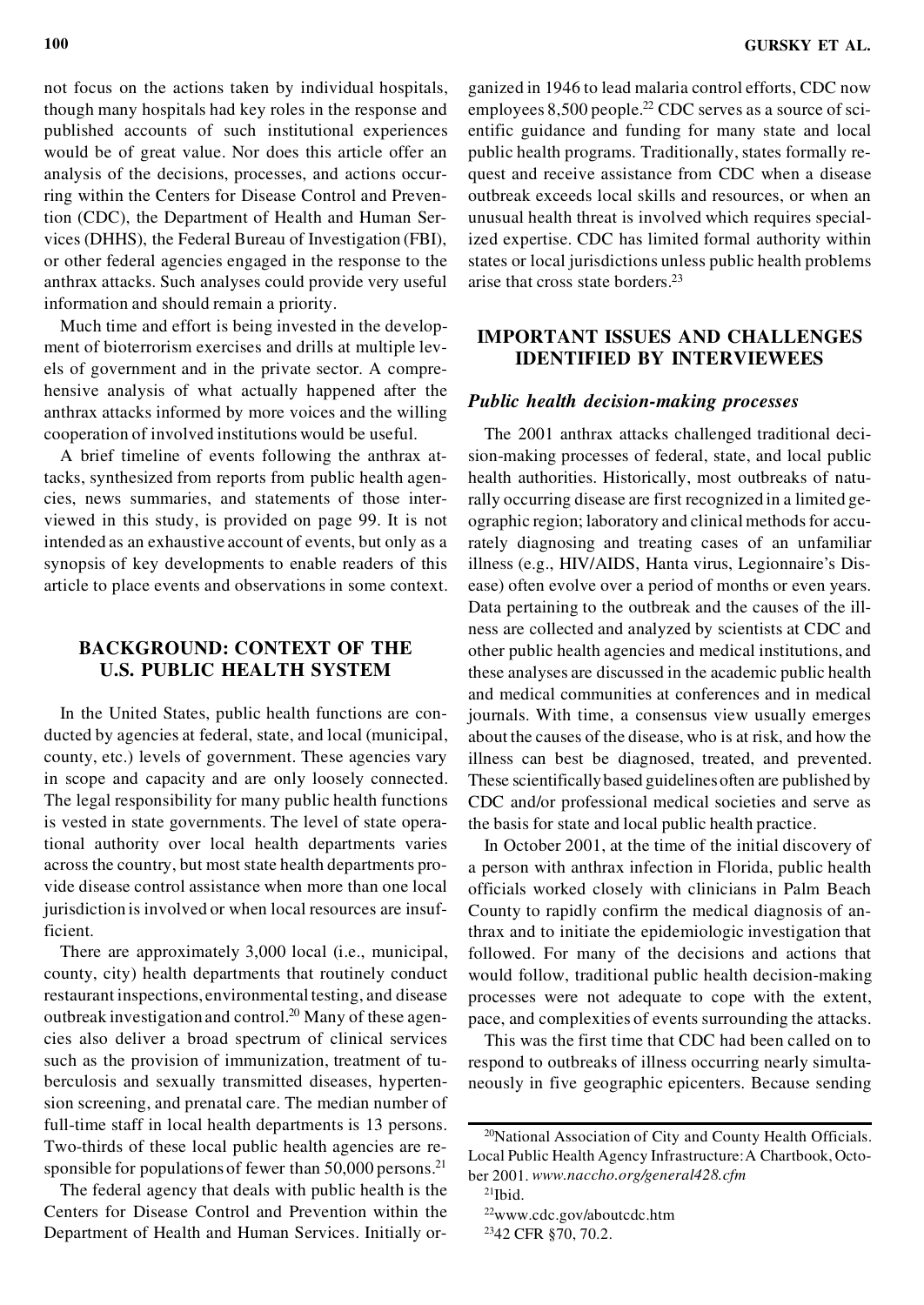### **OFFICIAL RESPONSE TO ANTHRAX ATTACKS 101**

*B. anthracis*spores through the mail was clearly an act of terrorism, the FBI was involved, substantially increasing the number of people and organizations that needed to receive and interpret information pertinent to the disease investigation and remain "in the loop." In addition, because anthrax is virtually unknown in current medical practice, few local or federal public health officials had ever seen or been involved in evaluating a single case of *B. anthracis* infection, let alone a bioterrorist attack resulting in a series of cases.

Many public health policies—for example, whether to offer needle exchange programs to stem the spread of HIV/AIDs, or the nature and extent of prenatal care programs—routinely differ quite extensively from state to state and reflect variations in resources, expertise, and judgments about local priorities and needs. In the context of the anthrax attacks, however, policies and recommendations that differed between states, and between states and CDC, caused confusion. In some cases, inconsistencies in the response were interpreted as evidence of incompetence or inequitable treatment, rather than as nuanced reactions to local situations or principled disagreement about what was the best course of action.

Throughout the crisis, huge volumes of information related to the anthrax attacks arrived at federal and state public health agencies via email, phone, fax, and news media reports. The information came from disparate sources that included local and state health departments, postal distribution sites, unions, physicians, hospitals, clinics, and laboratories. At the same time these agencies were gathering and trying to make sense of available data, they faced enormous demands to rapidly produce clear and accurate information and guidance for both public and professional use. Those interviewed for this study acknowledged these daunting challenges. One public health official echoed the sentiments of many: "CDC was in a classic double bind. They have to be exactly right. And they have to be exactly right very quickly."

In some instances, state and local public health officials were reluctant to initiate public health actions, such as recommending prophylactic antibiotics, without benefit of specific CDC guidance. Other health departments made decisions prior to receiving CDC guidance, in some instances deciding to act in ways that conflicted with CDC recommendations. Such variations in states' decisions were especially notable in the context of determining who was at risk for exposure to *B. anthracis* spores and who should receive prophylactic antibiotics.

Confusion and contention surrounded both CDC's authority to mandate specific public health actions and state public health officials' responsibility to act on their own best judgments. Noted one state public health official, "We relied on CDC as a consultant. They gave us guidance and knowledge, but we used our own instincts. [We

concluded that], if the environment had one spore, you are exposed." A local public health official expressed the view that although CDC's scientific expertise was valuable, CDC was "a research-based organization, far removed from how public health is delivered," and hence was not well placed to make operational decisions on the local level.

Some interviewees described disagreements that occurred between state public health officials and CDC. For example, New Jersey public health officials learned that three New Jersey postal workers had sought medical care for cutaneous anthrax between October 13 and 19. By October 19, state public health officials recognized that these cases likely were the result of exposures to at least two unopened anthrax-contaminated letters postmarked at the Trenton post office. State public health officials wanted to provide prophylaxis to postal workers in the facilities where these three cases of cutaneous anthrax had been diagnosed, but officials from CDC did not concur. One health official recalled, "CDC still believed [at that time] that only the material in opened letters could aerosolize, and therefore closed letters posed no risk. They still thought of anthrax spores like fomites—a disease contracted through touching something contaminated. We were left with the option of recommending antibiotic prophylaxis for postal workers on our own, or waiting until CDC came to this conclusion later. We went against CDC's advice." New Jersey officials released a health alert on October 19 recommending that all postal workers at the two implicated post offices begin a course of antibiotics. Because CDC did not agree with state health officials' decision, resources from the National Pharmaceutical Stockpile were not immediately released. State public health officials therefore instructed postal workers to obtain antibiotics from their private physicians.

On some occasions during the response to the anthrax attacks of 2001, confusion about who was at risk of developing anthrax and ambiguities about the extent of public health officials' authority resulted in public health actions being influenced by political pressures. Several of those interviewed reported that in some locations elected officials had directed which groups of people should receive preventive antibiotics. In at least one case, differences among state health departments' recommendations about who should receive antibiotic prophylaxis caused great concern among elected federal representatives. One public health official noted, "The media would compare our decisions to those made [elsewhere]. It was extremely uncomfortable. Elected officials came down on us regarding fairness. One elected official said, 'The only fair thing was to give every postal worker [in the state] Cipro' even though state public health officials believed that the information available warranted a more limited distribution of antibiotics."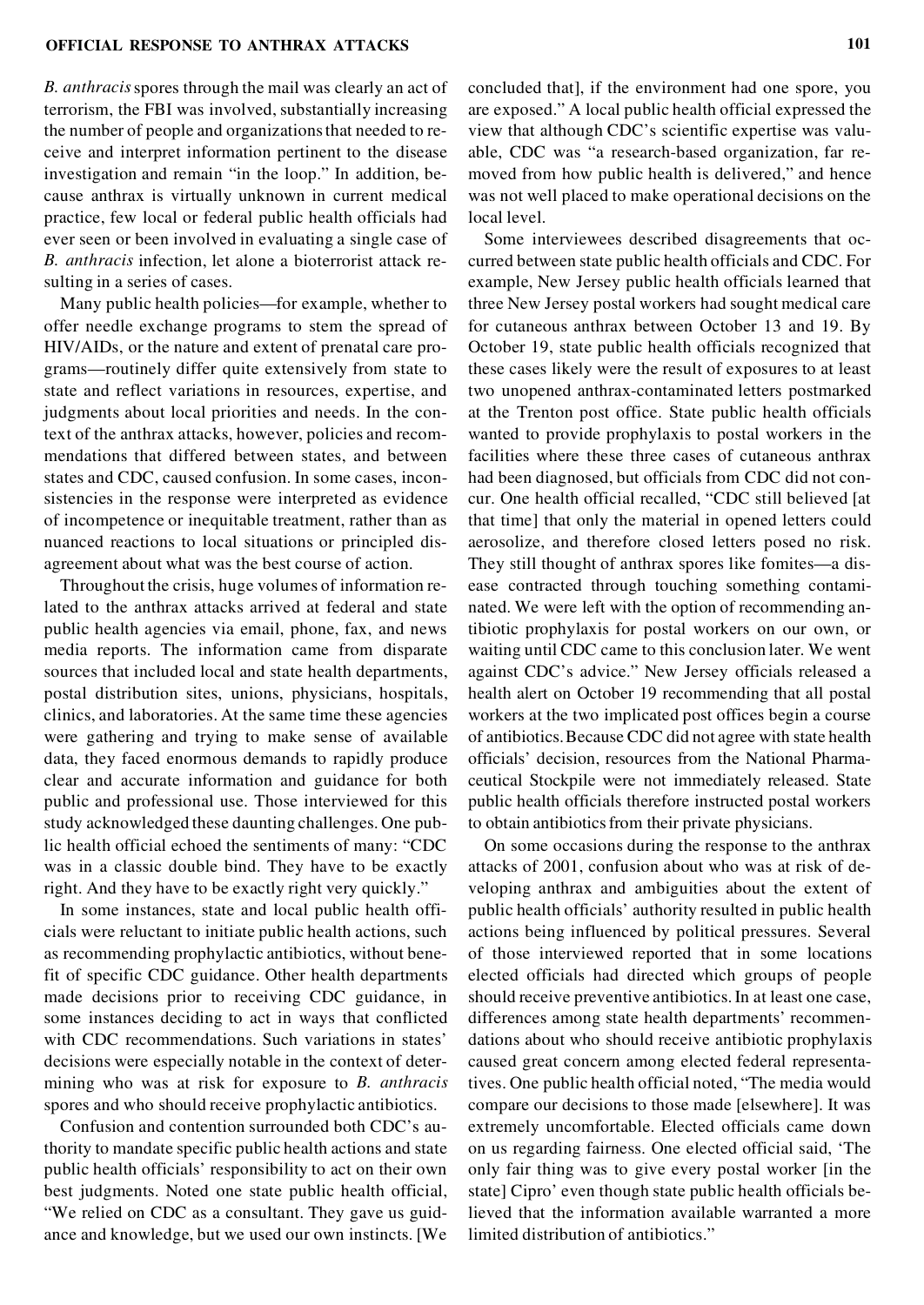# *Coordination and sharing of information within and across health organizations*

In a number of areas targeted by the anthrax attacks, several different adjacent or overlapping public health agencies were simultaneously responding. City, county, and state health officials within states and across state borders, in many instances, had difficulty acquiring and sharing information and harmonizing their recommendations.

Medical and public health professionals from the greater Washington, DC, area reported many obstacles to reaching consensus decisions and to working collaboratively across the region. The Washington, DC, metropolitan area encompasses a complicated network of government jurisdictions. Many people who work in DC live in Maryland or Virginia.<sup>24,25</sup> Three different health departments (Maryland, Virginia, and DC) were involved in the 2001 anthrax investigation and response. Although each was responsible for actions in their respective jurisdictions, the people at risk and the issues at stake often crossed geopolitical boundaries. In some instances, local public health officials working in these different jurisdictions were receiving contradictory recommendations from different sources.

The District's recommendations regarding who needed prophylactic antibiotics and for how long were at odds with CDC's guidance, while Maryland and Virginia were following CDC guidance. One local public health official stated, "Since the majority of people who work in DC's federal buildings live outside of DC, there was a question of whose preventive treatment guidelines to follow: DC's, where people were exposed, or Virginia and Maryland's, where people lived. Things didn't get resolved until the three health secretaries sat down to review the situation." Steps to resolve cross-jurisdictional problems in the nation's capital region were subsequently taken in May and September 2002 when representatives of the governments of Maryland, Virginia, and the District of Columbia signed agreements to coordinate disease surveillance, alerts, evacuation, and other emergency preparedness efforts.<sup>26</sup>

It also proved difficult to communicate environmental testing data across jurisdictions, so that public health officials could make informed decisions about who might have been exposed to anthrax and thus needed antibiotic prophylaxis. "We could not get enough information [about environmental exposure risk] to make clinical decisions on how to treat patients," noted a local public health official in Maryland. People would just show up at prophy [prophylaxis] clinics and expect to be treated stating, 'My boss told me to come here.' " Another public health official noted that in many cases the agency was unable to verify that an individual was in an identified risk group, so antibiotic prophylaxis often was initiated on the basis of the patient's judgment and wishes: "If they thought they were exposed, that person was treated."

There were also examples of great collaboration between different components of the public health and medical system. For example, in Palm Beach County, health department officials worked very closely with physicians, sending emails and faxes to all physicians in the county and inviting all infectious disease physicians to visit the health department.

In and around Washington, DC, members of the medical community initiated a process of coordinating clinical management of patients with suspected anthrax across the DC metropolitan jurisdictions. Morning conference calls were held by the DC Hospital Association, greatly facilitating information sharing among DC-area physicians. These conference calls proved to be a valuable tool during the crisis, allowing doctors who were treating anthrax victims to describe the clinical course of patients under care and to discuss medical management options. Information shared on these calls included epidemiologic data, such as what buildings and which floors showed evidence of contamination with anthrax spores. Participants exchanged information regarding diagnosis and treatment, such as the usefulness of chest CTs in detecting early signs of inhalational anthrax, the value of nasal swabs in making a diagnosis, the effectiveness of certain antibiotic regimens, and the numbers of days for which treatment should be prescribed. The calls also helped dispel rumors and contributed to the development of relationships within and outside of hospital systems. Even so, it was difficult to create a unified treatment plan. One physician noted, "There needed to be a consistent, citywide and regional [clinical] response to minimize the anxiety for caregivers and patients and lessen the chaos. We had hoped a consistent protocol would have emerged from the public health community and the CDC. [Instead different] protocols came out of Kaiser, GW [George Washington University Hospital], and the Washington Hospital Center."

<sup>24</sup>U.S. Department of Transportation, Federal Highway Administration. Journey-To-Work Trends in the United States and its Major Metropolitan Areas, 1960–1990. Washington, DC.

<sup>25</sup>Metropolitan Washington Council of Governments. COG Report: 2010 worker flows. Washington, DC: George Mason University of Public Policy, "Characteristics of the Northern Virginia Workforce and Labor Market," December 2001. Available at http://www.nvrp.org/whatnew/gmu-surveypdfs. html

<sup>26</sup>Hsu S. Emergency Plan for Region Unveiled; COG Proposal Includes D.C. Evacuation System. *Washington Post* September 12, 2002.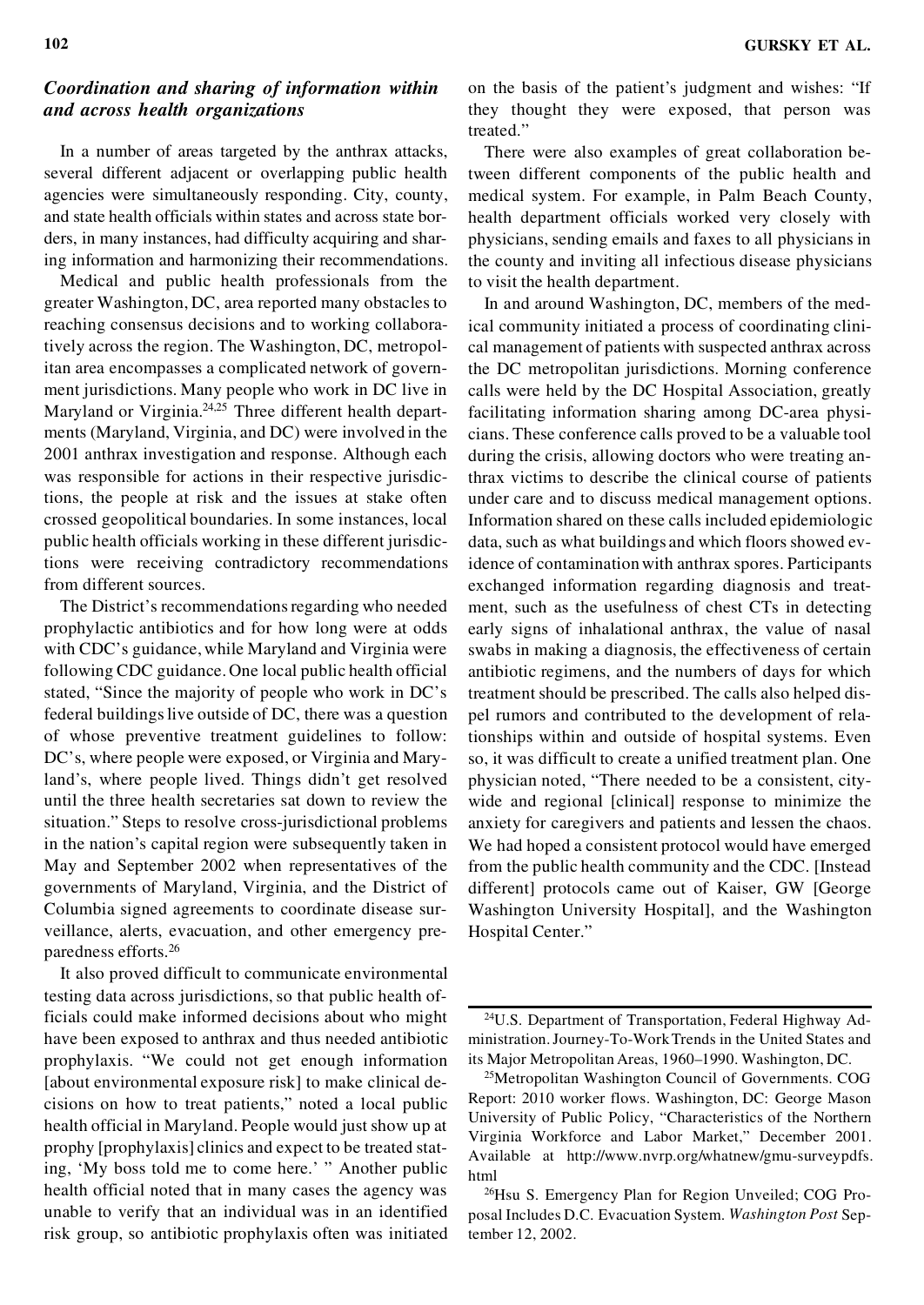#### *Risk communication in the context of scientific uncertainty*

CDC is a world-renowned source of scientific expertise on a broad range of diseases and public health issues. As of October 2001, however, CDC did not have extensive experience in dealing with *B. anthracis* disease; CDC's staff included few anthrax experts. The anthrax attacks immediately confronted CDC and state and local public health agencies with an array of scientific uncertainties. As one CDC official reported, "We lacked scientific data to address issues. We could not inform public health decision-making regarding issues such as exposure, isolated cases, letters in transit, [and] cross-contamination. Identifying the population at risk was the greatest problem."

CDC's usual approach to investigating disease outbreaks—a careful, step-by-step gathering of evidence followed by deliberate scientific analysis—was not feasible in the context of a high-profile attack occurring in multiple epicenters that potentially placed thousands at risk and was causing massive disruption of government, business, and citizens' routines. The analytical challenges were compounded by the complexities of the investigation. For example, the FBI was in charge of studying the anthrax powder found in the identified envelopes—material that immediately became evidence in a criminal investigation. It is unclear how soon CDC became aware that the anthrax powder found in the letter to Senator Daschle had different physical properties from the anthrax powder in letters sent to ABC, which had been examined earlier. The Daschle material was more refined, "fluffier," and more likely to remain airborne, thus posing a greater threat of inhalation.

Over the course of the response to the anthrax attacks, some public health officials began to question the technical guidance they were receiving from CDC. One local public health practitioner noted, "Things kept changing. CDC kept changing things. Simple swabs [for environmental surface testing] versus dust wipes. Dry swabs versus wet swabs. Yes to nasal swabs. No to nasal swabs." Another local government official stated, "We would ask CDC a question [about antibiotic treatment] and they would tell us 'It's not warranted.' We would ask why and they would answer, 'Not sure.' There was a lack of trust of CDC's knowledge. CDC was making recommendations that they could not initially justify. Later their guidance was disproved. They could not clearly answer questions about the latency of infection or why Cipro versus Doxy."

In the days immediately following the discovery of the first case of inhalational anthrax in Florida, CDC scientists had judged that only opened envelopes posed a risk of spore exposure. The investigation to date had revealed that no postal workers were ill in the Florida facility "upstream" of the contaminated letter that was believed to have been the source of the first victim's exposure. Concerned about the potential side-effects of preventive antibiotics, and lacking information about what risks anthrax spores in sealed letters might pose to people working in the U.S. postal system, CDC initially recommended that only those in close proximity to *opened* anthrax-laden letters receive antibiotic prophylaxis. As the risks posed by sealed *B. anthracis*–laden envelopes and cross-contamination of envelopes became evident, prophylaxis recommendations were expanded to include mail handlers and others working in contaminated sites. A CDC official noted, "The greatest challenge was developing and communicating a set of recommendations for the public. It was difficult because we had to get all the [state and local] jurisdictions to agree and because there were different recommendations [for different risk groups]."

One hospital-based infectious disease expert said, "The public had better sense than CDC. They saw their co-workers getting sick and came for treatment. We had this really sick guy. We could not prophy him because he was not on the list. CDC would only let us prophy people who worked in the Brentwood postal office [as postal workers], not people who cleaned the air handlers there or filled the Coca-Cola machines." Other study participants faulted CDC for failing to solicit technical information from the postal workers themselves. As one postal employee noted, "Right after the Daschle letter, postal employees were voicing their concerns, but there was no guidance from the CDC. The first thing CDC said was, 'There is no danger unless the mail is opened.'" But as this postal employee noted, it was widely recognized by postal workers that "stuff leaks out of envelopes all the time. One machine handles 17,000 envelopes per hour. There is lots of capacity for aerosolization."

Postal workers also questioned the reliability of some of the CDC guidance. A representative of the postal workers noted, "The information [from CDC] changed every day. Nobody knew what was going on. I started a web page, but I would put something out and it would change. They said you need 10,000 spores to be ill, but we asked, 'Can't some people get sick with less?' They said, 'No. You have a better chance of getting hit by a bicycle.' We had a party [to celebrate] the end of 60 days [of Cipro] and then they came back [a few weeks later] and said there were spores still living in us. They held a lot of meetings. I sat in on each one. Every doctor and every story was different. They said the stuff [vaccine] was safe but we would have to sign all these papers and maybe we could lose our rights under workers comp. Then they said the military people used to get six shots, but we were going to get less. Even that doctor said she had the six. If six was good for her, why not for us?"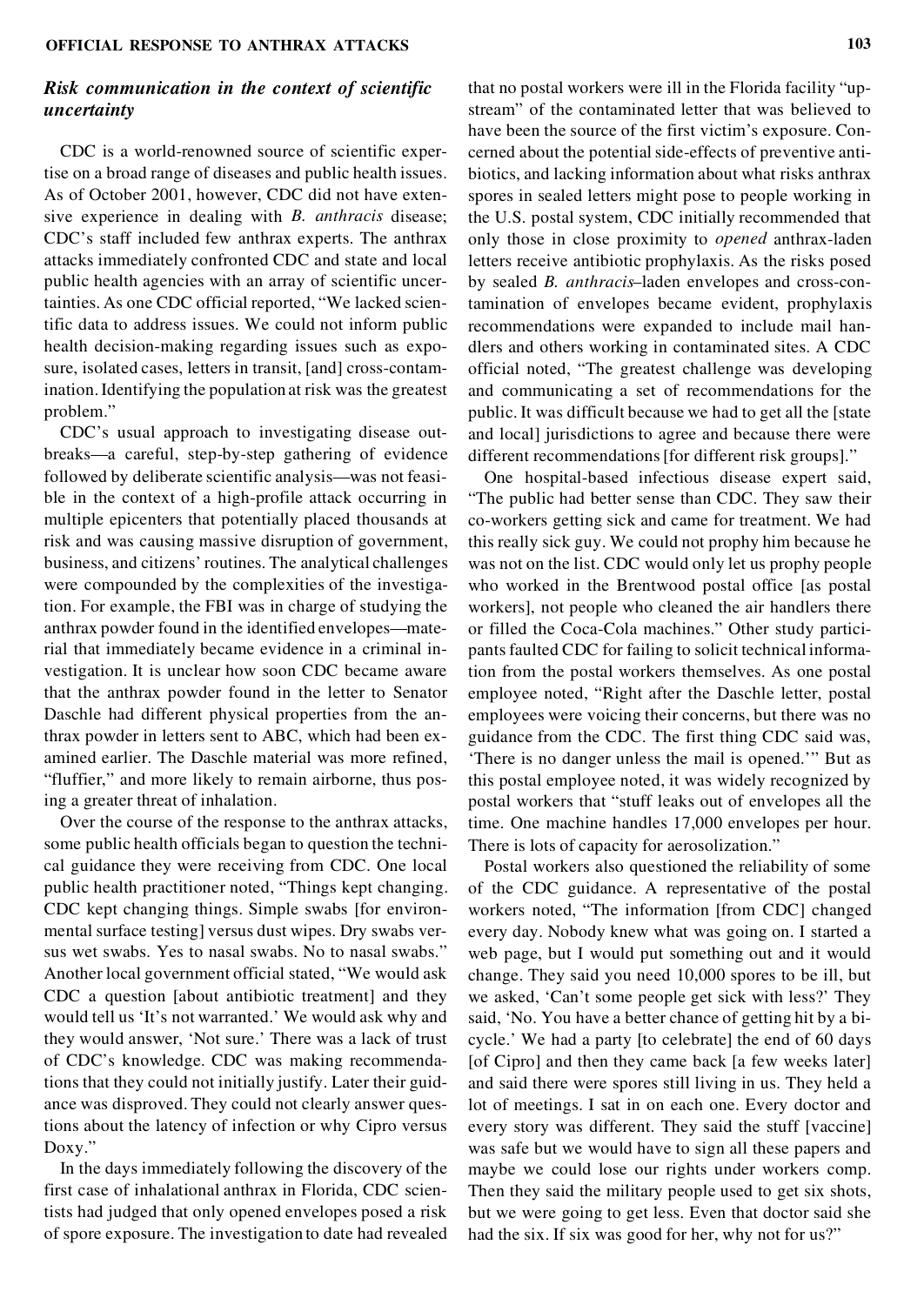The confusion caused by these scientific uncertainties was compounded by the poor communication among public health officials and the media and the public. As the investigation first evolved and CDC learned more about the nature of the anthrax powder, the risk posed by unopened envelopes working their way through post office sorting machines, and other technical issues that bore on who was at risk and the nature of the public health response, the public heard little from top federal health officials. The lack of a consistent, credible message emanating from CDC in the early days after the anthrax attacks has yet to be fully explained.

CDC thus faced daunting challenges. The world expected CDC to provide detailed, authoritative information about a disease with which it was not familiar, in the context of a deliberate attack during a criminal investigation, the scope of which was larger than anything CDC had ever handled. Key aspects of the investigation were not under CDC's control, and it is unclear to what extent CDC officials were free to speak to the public or the media.

#### *Information dissemination to professional communities*

Physicians interviewed for this study initially believed that they would be given rapid and specific instructions from public health officials regarding how to recognize and treat victims of the anthrax attacks. It quickly became clear that public health guidance was not being issued fast enough to guide many necessary clinical decisions. When no guidance was forthcoming, clinicians relied on their own medical judgment to make diagnoses and initiate treatment and, in some instances, published guidelines based on their experience. As one physician noted, "There were expectations of external support. We were told on October 20th that guidelines from CDC were forthcoming. They were [eventually] posted in the *Morbidity and Mortality Weekly Report* on the 26th. [Meanwhile] we wrote our own prophy guidelines and created a milieu for clinical decision-making. We created what we needed to create."

Many of those interviewed from the medical and public health communities spoke of the difficulty getting information about the number and location of confirmed or possible anthrax cases, the risk factors associated with anthrax exposure, or the latest CDC recommendations on diagnosis and treatment. Physicians reported being unable to get through to local or federal public health officials by phone. According to one local public health official, "Our phone lines were clogged by people who were confused about their risk of exposure and the worried well." When authoritative guidance from health officials was provided, it was often, as one clinician noted, "too little, too late." Many study participants reported that the media was the most consistent and rapid source of current information for physicians and public health practitioners.

A number of CDC's intended mechanisms for communicating with health care and public health professionals proved to be problematic vehicles for delivering information during the anthrax response. *Morbidity and Mortality Weekly Report* (*MMWR*) is a weekly bulletin that conveys important disease outbreak–related information to clinicians and public health officials. It is available by subscription through the mail and on CDC's website, and excerpts are printed in the weekly *Journal of the Ameri can Medical Association*.<sup>27</sup> But the *MMWR* weekly schedule was not designed to deliver updates of information that changed several times a day, and only a minority of physicians are regular readers. Those interviewed did not report that *MMWR* was a source of rapid clinical information during this crisis.

Epi-X, an encrypted electronic web-based communication, was launched in December 2000 to relay sensitive and urgent disease outbreak information to state and local public health departments. Most clinicians do not have access to  $Epi-X<sup>28</sup>$  The utility of  $Epi-X$  for public health officials following the anthrax attacks was unclear; those interviewed in this study did not cite it as a source of information during the response.

In 1999, CDC initiated the Health Alert Network  $(HAN)$ .<sup>29</sup> The HAN is envisioned as an electronic system linking CDC with state and local health departments, allowing electronic distribution of CDC health alerts and disease prevention guidelines. The HAN also would make it possible for state and local health officials to electronically report laboratory findings and disease surveillance data and to participate in distance learning modules. During the anthrax attacks of 2001, in most areas of the country the HAN was accessible only to public health agencies; the medical and hospital communities were not part of the HAN and could not receive its reports. Some local health departments passed HAN alerts on by fax or shared HAN information through phone calls, but this was not a widespread practice.

Public health officials interviewed for this study indicated that even within the public health community, the HAN's usefulness during the anthrax attacks was limited. Constraints included limited access to the necessary technology, confusion about how information conveyed by the HAN should be used, and delays in moving the HAN information down the chain from CDC through state health agencies to local public health officials.

At the time of the 2001 anthrax attacks, only 60% of local health departments had the type of Internet access necessary to receive HAN alerts. In the first several

<sup>27</sup>www.cdc.gov/mmwr/about.html <sup>28</sup>www.cdc.gov/programs/research5.htm

<sup>29</sup>www.phppo.cdc.gov/han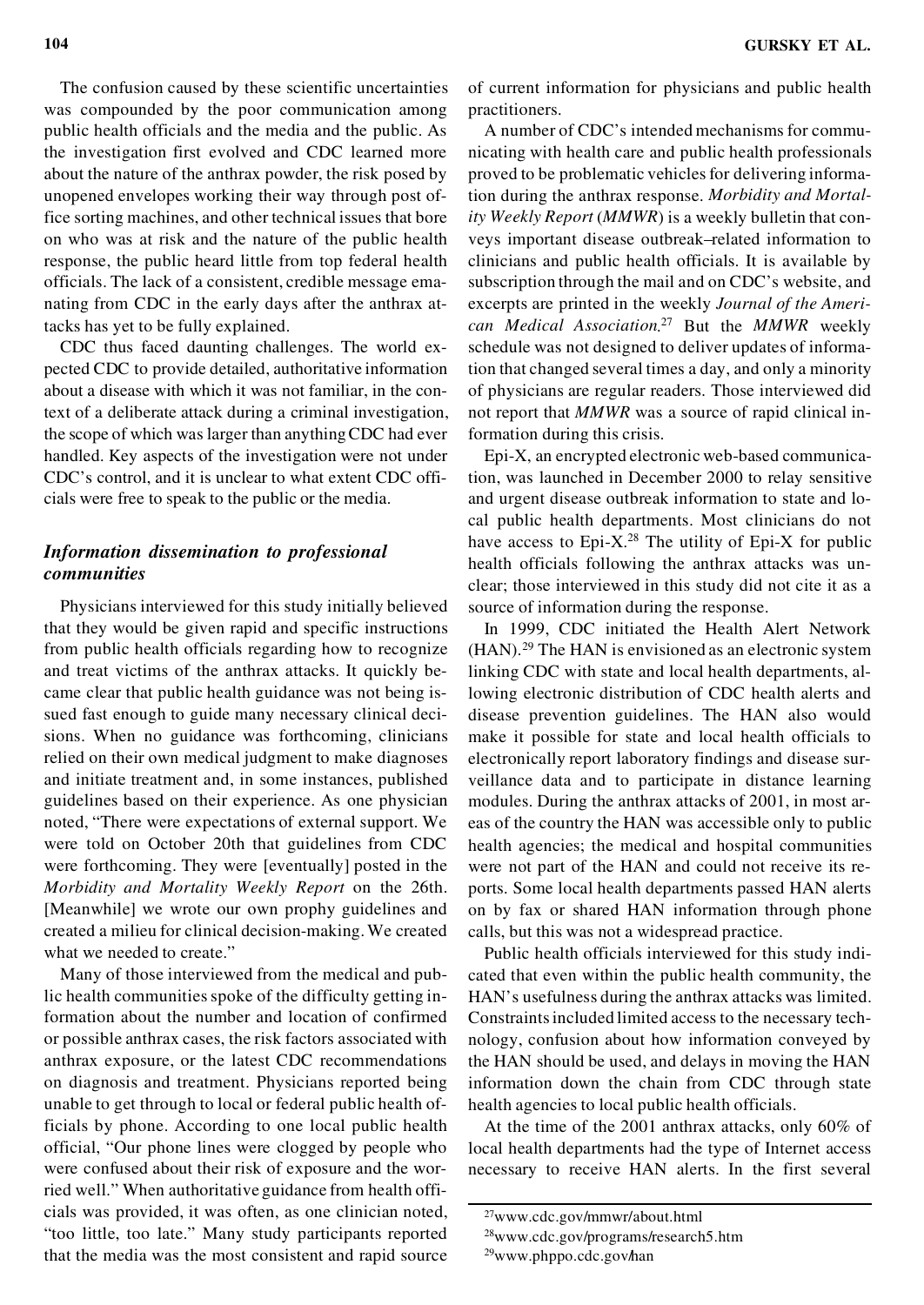weeks after the initial anthrax attacks, HAN alerts often were stopped or delayed at the state level before being distributed to local public health departments. Public health authorities at the federal and state levels were at times uncertain about how much information to send over the HAN. As one public health expert noted, "The HAN could have been the most reliable source of information for state and local public health officials during the anthrax outbreaks, but there were technical and philosophical problems. There were concerns about sharing HAN information. Should it be shared with local health officials? All physicians? What if the press got hold of HAN information?" When it became clear that information was not reaching many local health departments, CDC began distributing anthrax alerts and updates directly to all state and local health departments that had Internet access and were a part of the HAN.

CDC maintains a public website where much useful information that was pertinent to the anthrax attacks was posted. It crashed and went off-line twice during the anthrax response, in part because of heavy use and partly because it lacked redundancy.

#### *Strategies for responding to the media*

*Many public health agencies were not prepared to meet media demands.* A number of public health officials interviewed for this study found the media demands during the anthrax crisis extremely time-consuming and difficult to satisfy. Many public health officials did not consider media requests for information to be a priority. Most public health departments lacked prepared materials or detailed public communication plans. In many cases, educational fact sheets stating basic facts about anthrax were crafted in the midst of the crisis.

Public health practitioners spoke of the "tension" among elected officials and health officials trying to reach consensus about how much information should be released to the press. There were disputes about who should be responsible for releasing information: the local health department, the state health department, CDC, elected officials, or other government agencies. A number of public health professionals noted that they lacked the skills to prepare press statements or speak to the media. Some health officials were afraid to say anything in the midst of an unfolding investigation during which the facts changed so quickly. Several within the public health community stated that there were restraints placed on them regarding what information could be released. One local public health official stated, "My mayor told me what I could say and what I could not say to the media."

Some public health officials criticized their own colleagues for spending too much time with the press, saying that time spent with the media meant attention was being diverted from the anthrax investigation. Other public health officials disagreed with these sentiments and asserted the critical importance of speaking to the press. One of these officials said, "The community, country, and world needed a point of central knowledge. If you don't do interviews, the reporters will get information elsewhere and the source may not be as good."

Some health departments were clear leaders in their ability to develop information and summaries for public and professional community dissemination more quickly, and they were able to share this information broadly with other health departments. For example, New York City Department of Health officials placed a high priority on communication with the press. They issued timely alerts and updates to clinicians and public health officials in New York City, and these were regularly passed on to others across the country. The department also held regular briefings for the press. They judged that these press briefings were an important way to transmit current information and avoid misinformation. These officials knew they had the authority to speak to the press, because the authority had come from the top. Said one NYC public health official, "The mayor had a strong belief that you have to get information out and not keep things from the public."

The difficulties that public health agencies had communicating with the public were particularly serious in the Washington, DC, area, where communication failures led some to speculate that there were racial disparities in the treatment recommendations. When a letter containing anthrax spores was delivered to the office of Senator Daschle, the Capitol physician arranged for Capitol workers to receive nasal swab testing and instituted a course of ciprofloxacin antibiotic prophylaxis. One week later, when it became evident that Brentwood postal workers had been exposed to anthrax, CDC decided not to recommend nasal swabs because they had determined that this test was an unproven and possibly misleading measure of anthrax exposure. CDC had also begun to recommend doxycycline as an alternative antibiotic prophylaxis choice to ciprofloxacin ("Cipro"), because they judged it to be equally efficacious and more readily available. These recommendations led some to believe there was a double standard emerging. As one infectious disease physician in the DC area noted, "There was no printed guidance and a lot of what we did was fly by the seat of our pants. We attempted to be consistent, but CDC's recommendations and the Capitol physician's recommendations were different."

Ultimately, CDC did not succeed in convincing many of the Brentwood employees that the changing guidelines reflected public health officials' best judgments regarding prophylaxis and treatment. The variations in practice were perceived by many as evidence of a lack of equity. As one government official noted, "The Capitol physician's course was different from CDC. So people in DC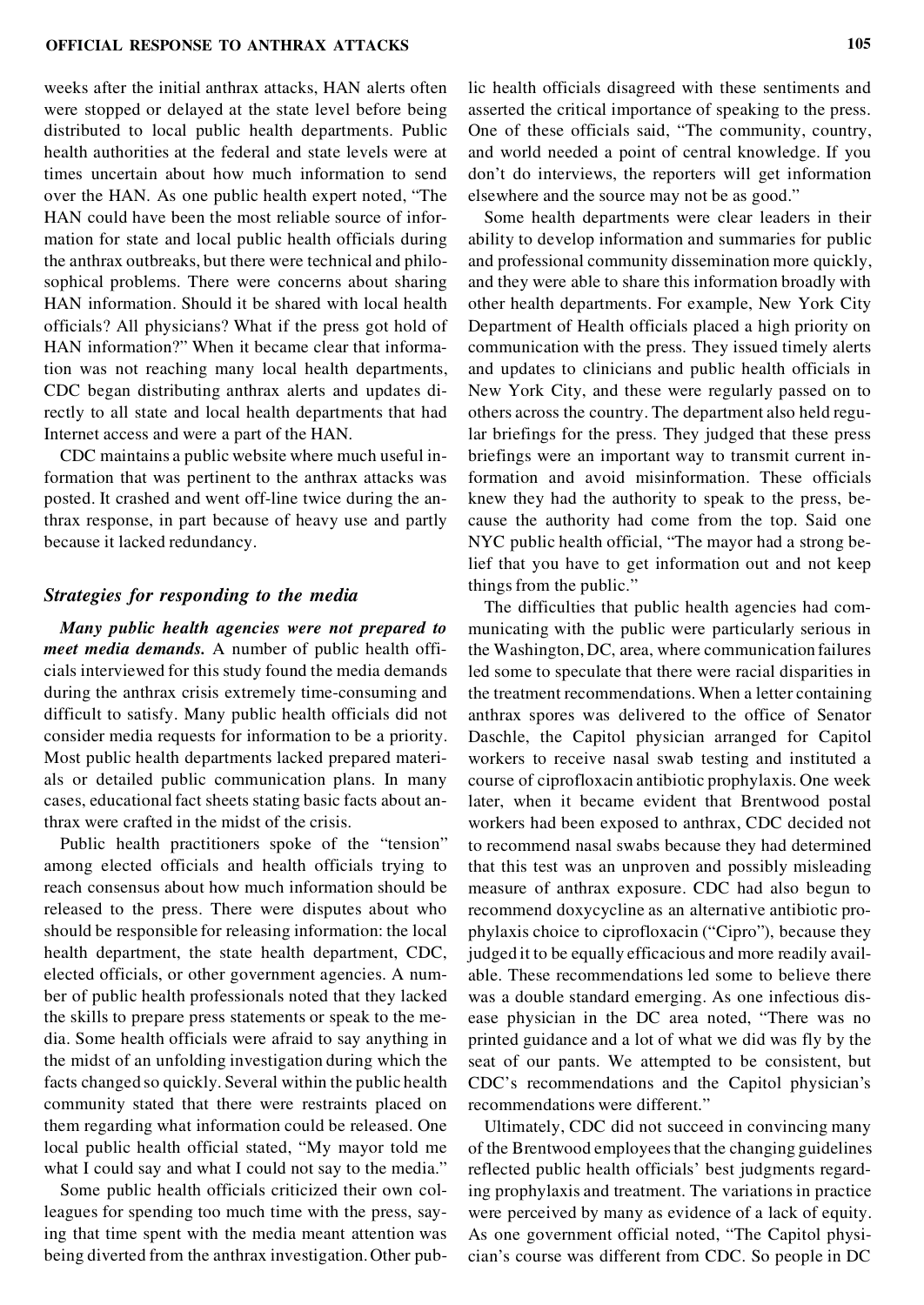felt they were getting less good care. It became an issue of poor black folks versus rich white folks."

*Media lacked access to reliable information.* The media reported great difficulty getting reliable information from public health authorities. Members of the media interviewed for this study reported that public health officials frequently ignored or did not return phone calls from the press. One newspaper journalist stated, "Finding out what was being done was incredibly difficult. Finding out what was happening at the national level was next to impossible. We couldn't get through, or no calls were returned. This went on for weeks. CDC was a disaster until one month later when they started daily telephone press briefings. [In addition], the top state officials were not accessible and they could not figure out how to do the press."

Journalists faced the challenge of reporting on a subject with which most public health experts had a limited scientific understanding and no firsthand experience. Reporters spoke of the frustration in dealing with changing recommendations and with the uncertainties of who would deliver the next installment of authoritative information and when. "Once we reached people, the quality [of information] varied, and every day we got different and conflicting information. The health department press offices didn't know the disease. I can't think of any other public health event like this."

Faced with either poor access to public health officials or inadequate information, reporters scanned websites, downloaded articles, and attempted to identify experts. Without information from public health authorities, one journalist noted that they had to assemble pieces of the anthrax puzzle from a variety of what they hoped would be credible sources. One reporter noted, "It was extremely difficult to get information out [of public health]. If I did not have a several-year relationship with officials, it would have been impossible. I have been in the business 25 years, but this was the fastest unfolding story. There was information, rumors, powders, and people on edge. It would have been useful to have a single person, point of contact, or continually updated website. Everyone was having meetings and things were hush-hush. They didn't know what was safe to say. The press relied on back channel contacts. We wanted to make sure we did not embellish. This took effort. The job of good reporting is a function of the reliability of data. There were many agencies involved that had conflicting information. You don't want reporters making scientific judgments."

#### *Insufficient personnel, resources, and operational systems*

The anthrax attacks of 2001 placed heavy and novel demands on a public health system that long has been recognized to lack resources commensurate with its responsibilities. Although some public health officials reported that experience with previous communicable disease outbreaks had helped to prepare them to respond to the anthrax attacks, most believed that the demands placed on public health authorities by the anthrax crisis made this different from past public health events. One state public health official noted, "Public health planning for West Nile Virus, Y2K and even 9/11 facilitated the development of systems and strategies, but we were unprepared for the surge in demand [caused by the anthrax attacks]." A number of concerns were common across affected communities.

*Communications technology was inadequate***.** Equipment widely requested on an emergency basis by public health officials during the attacks included computers, software applications, conference call capability, wireless email, broadcast fax, and cell phones. One Virginia public health official noted that cell phones were ordered when the anthrax attacks were discovered in the DC region, but the phones were delivered to fire departments and not public health agencies. Another study participant noted that cell phones finally arrived at the local public health department, but came with a service agreement that did not cover the health department's location.

*Systems for emergency procurement of critical resources were lacking***.** Few public health departments had emergency procurement systems. Interviewees repeatedly noted the lengthy and cumbersome administrative processes they had to navigate to procure tools and equipment to manage the anthrax response. One public health laboratory director noted that he had adequate funds in his budget to purchase the additional safety cabinets needed to analyze suspect anthrax samples, but he was told that it would take the state's office of general services two months to process the request. A public health physician reported using a personal credit card to purchase plastic bags to package preventive medication doses for patients.

*Public health laboratories were stretched***.** State public health laboratories across the country were highly stressed by the quantity of potentially contaminated items brought in for testing. CDC laboratorians worked around the clock, sometimes sleeping in the lab, to analyze clinical samples. One state public health laboratory director noted, "We handled over 2,000 [suspect] anthrax samples in two months." This lab previously had performed one anthrax test per year. "We worked 7 AM to midnight, seven days a week. Sometimes we worked until 2 or 4 in the morning. We eventually trained ten people, but then we did not have enough safety cabinets to work in."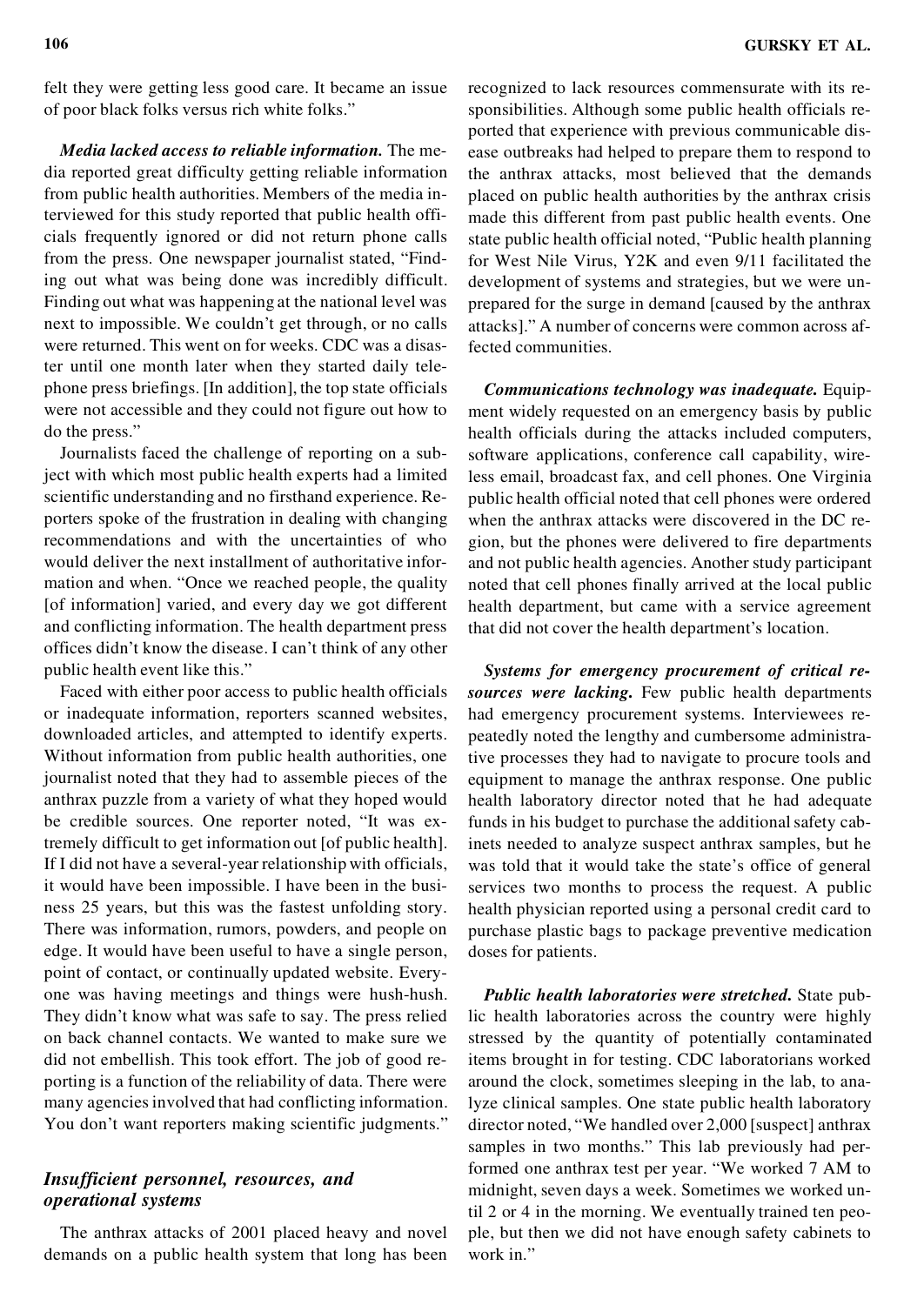# **OFFICIAL RESPONSE TO ANTHRAX ATTACKS 107**

Many public health officials noted there was a lack of space to store samples and inadequate procedures to receive them. A state laboratory director noted, "We had no teams to assess the risks of samples, so nothing got rejected. We got drum-sized things, large bags of mail, stuff that we could not get into safety cabinets. [Additionally] stuff just got walked in through the department lobby by Hazmat workers in their protective and contaminated garments. It was a risk for the laboratories."

*Personnel limitations affected local public health surge capacity***.** Public health officials needed to perform a wide array of functions, including investigating all suspected cases; answering inquiries from other public health officials, clinicians, the public, and the media; coordinating clinical information from hospitals; conducting and tracking down environmental test results; and administering antibiotic prophylaxis clinics. States typically did not have the capacity to emergently credential health professionals from adjoining states. A public health physician noted, "Lots of people wanted to help. . . . We needed lots of people but we couldn't teach them while we were so involved." Most senior local and state public health officials noted that there were no systems in place to compensate their staff for the tremendous number of overtime hours worked.

There were not enough personnel to continue routine public health functions, so non-anthrax-related public health investigations and other laboratory studies were put aside. A senior local public health official noted, "If we had another simultaneous health problem we would have been in trouble." Five months after handling the anthrax investigation, a public health official at another site noted, "If there were a recurrence today we would be less able to respond. People are tired. They have been working seven days a week since October. We're in big trouble. We pulled out all the stops. If this were just the tiniest bit bigger, we would have been in trouble."

Organizational and personnel fatigue was further exacerbated in locales where public health personnel had participated in the response to the events of 9/11. And other public health emergencies required attention even as the anthrax response continued. For example, Florida health officials, in addition to investigating scores of "suspect powder" incidents, were also responding to the contamination of 500 pounds of grouper with ciguatera toxin, hurricane Michelle, and many other outbreak investigations.

Over the course of the anthrax response, CDC dispatched more than 350 employees to the five anthrax epicenters, but even this substantial deployment could not address all of the personnel shortages experienced by state and local health departments. Of the CDC staff deployed to states, 136 were Epidemiologic Intelligence Service (EIS) officers, representing 93% of the nation's active EIS.<sup>30</sup> Many public health officials interviewed were appreciative of CDC direction and support, acknowledging a lack of local expertise and inadequate numbers of human resources needed to respond to the attacks, but some noted that CDC personnel did not always match local needs. Some state and local health officials noted difficulty integrating CDC staff into local response efforts. One state health official noted, "I don't expect CDC to do community-based work. I just expect technical guidance."

#### **CONCLUSIONS**

These interviews with several dozen individuals directly involved in responding to or reporting on the 2001 anthrax attacks document the intense and sustained pace and pressures associated with the crisis response. These accounts reveal several themes that might usefully be considered by those responsible for bioterrorism preparedness and planning.

#### *Expectations about federal, state, and local public health responsibilities require clarification*

Public health officials from state and local health departments appear to have differing, and sometimes contradictory, views about the type and extent of assistance that can or should be expected from CDC in the wake of a bioterrorist attack. Some were disappointed that CDC was unable to deliver more robust operational support on the ground. Others believed that CDC's resources and capabilities were more appropriate to the role of scientific advisor. Still others believed that CDC did not possess the medical expertise to guide clinical efforts or to adequately interface with the health care delivery community. It would be useful to have a national discussion regarding the expected role of CDC during large-scale public health crises.

If CDC is to serve as the authoritative source of scientific analysis, the agency's ability to quickly gather and make sense of information from many sources, including the medical community, will need to be greatly improved. It needs to be recognized that CDC's resources are insufficient to serve during a crisis simultaneously as the nation's scientific advisor in public health matters, as a provider of extensive operational assistance to state and local health departments, and as an authoritative source of clinical practice recommendations.

<sup>30</sup>Centers for Disease Control and Prevention. Update: Largest-Ever Deployment of CDC Epidemic Intelligence Service Officers, *Press Release* January 25, 2002.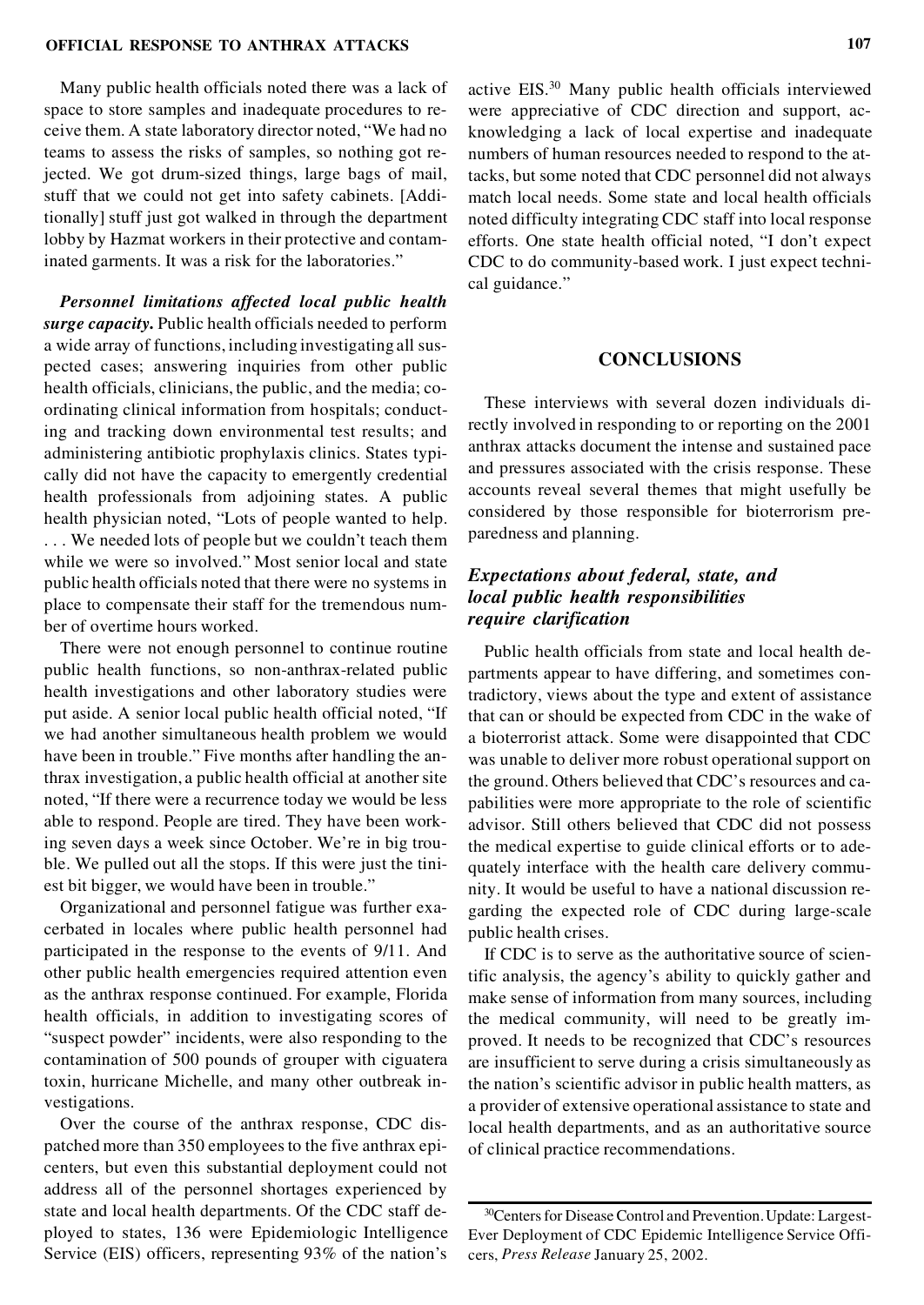Dr. Julie Gerberding, who was appointed CDC Director in the summer of 2002, has noted that the agency has revised its emergency response strategy in an effort to improve CDC's ability to respond to future attacks in a more coordinated manner. Nonetheless, absent extensive investments in CDC staff and infrastructure, it is unrealistic to expect CDC to play a prominent operational role during a response to a bioterrorist attack, given limitations on the agency's resources and the potentially huge scope of bioterrorist attacks.

The type and extent of assistance that local health care institutions and public health agencies can expect from CDC and other federal agencies, as well as realistic timetables for delivering such aid need to be clarified. The Federal Response Plan and most other bioterrorism response templates acknowledge that responsibility for responding to terrorist acts resides with local authorities. It appears, however, that many in the responder community—particularly health care professionals—expected the federal government to provide immediate, scientifically accurate guidance in a bioterrorism emergency. Prudence requires that bioterrorism preparedness plans *assume* that state and local public health authorities will have to make judgments based on uncertain knowledge and without the guidance of federal authorities, at least initially. Provisions for gathering critical information, including input from relevant local experts, and for reaching coherent decisions and making the basis of these decisions known should be part of all local and state plans.

### *Medical preparedness requires better communications among physicians and between medical and public health communities*

The 2001 anthrax response highlighted the challenges associated with managing the medical and public health aspects of bioterrorist attacks. Should future attacks occur, clinicians likely would be called on to exercise professional judgment in the face of unfamiliar illness and uncertain risk factors. The time pressures associated with caring for acutely ill patients will likely make it impossible for CDC or local health authorities to supply physicians with rapid, authoritative, and scientifically validated assessments of the nature of the attack and with the most current medical diagnostic and management recommendations, at least in the initial stages of response.

Near real-time communication networks that enable clinicians involved in direct care of bioterrorism victims to communicate among themselves and with other clinicians around the country could be extremely helpful in establishing effective diagnostic and treatment protocols. Procedures to establish a coherent network of medical experts to offer advice and monitor clinical issues throughout the response also could prove useful. Such an expert clinical network might be facilitated by CDC but need not be—and arguably should not be—a CDC responsibility. CDC's essential mission is, literally, "disease control." There exists no agency or institution other than CDC that could conceivably take over the essential public health tasks involved in managing epidemic response. Deepening CDC's professional staff and administrative, technological, laboratory, and financial resources in this critical realm of public health response would probably be a more effective investment than expecting CDC to provide near-real-time clinical guidance in the midst of a bioterrorist attack. The vast majority of the country's clinical experts practice medicine in hospitals and medical centers outside CDC, and mechanisms should be developed that make that expertise more available to the broader clinical community during crisis. During a fastmoving epidemic, it makes more sense to allow CDC to focus its resources on epidemic management.

# *Public and media must recognize that response to bioterror attacks will evolve*

Epidemics move at a pace that is unlike that of other crises and catastrophes. The full extent of future bioterrorist attacks will not be immediately apparent at the start of such crises; identifying the at-risk population and formulating effective recommendations for unfamiliar diseases occurring in never-before-seen contexts will take time, and initial impressions may be revised or rejected.

It is apparent that responders, the media, and the public were frustrated and confused by the evolving understanding of the risks posed by anthrax-laden letters and by shifting recommendations about who might be at risk for becoming sick and how such people should be treated. Some of this confusion is the result of inadequate public education regarding the nature of bioterrorism and of epidemics generally.

It is likely that recognition of the nature of and appropriate response to future bioterrorist attacks also will unfold over time. This is a difficult lesson in an age of 24/7 media coverage and expectations of instant answers. The media and the public must understand that the need for rapid decisions may be at odds with the desire for complete answers. As has been seen with the international outbreak of Severe Acute Respiratory Syndrome (SARS), it may be difficult to quickly answer even seemingly straightforward questions such as whether the number of victims is increasing or leveling off.

It is critical that leaders familiarize the public and the media with the likelihood that reliable answers to questions arising in future attacks will take time to assemble and validate. Government spokespeople must take great care to highlight uncertainties and to be explicit about what is known and what is not known or fully understood. If public health and medical recommendations that evolve or are revised are interpreted as revealing incom-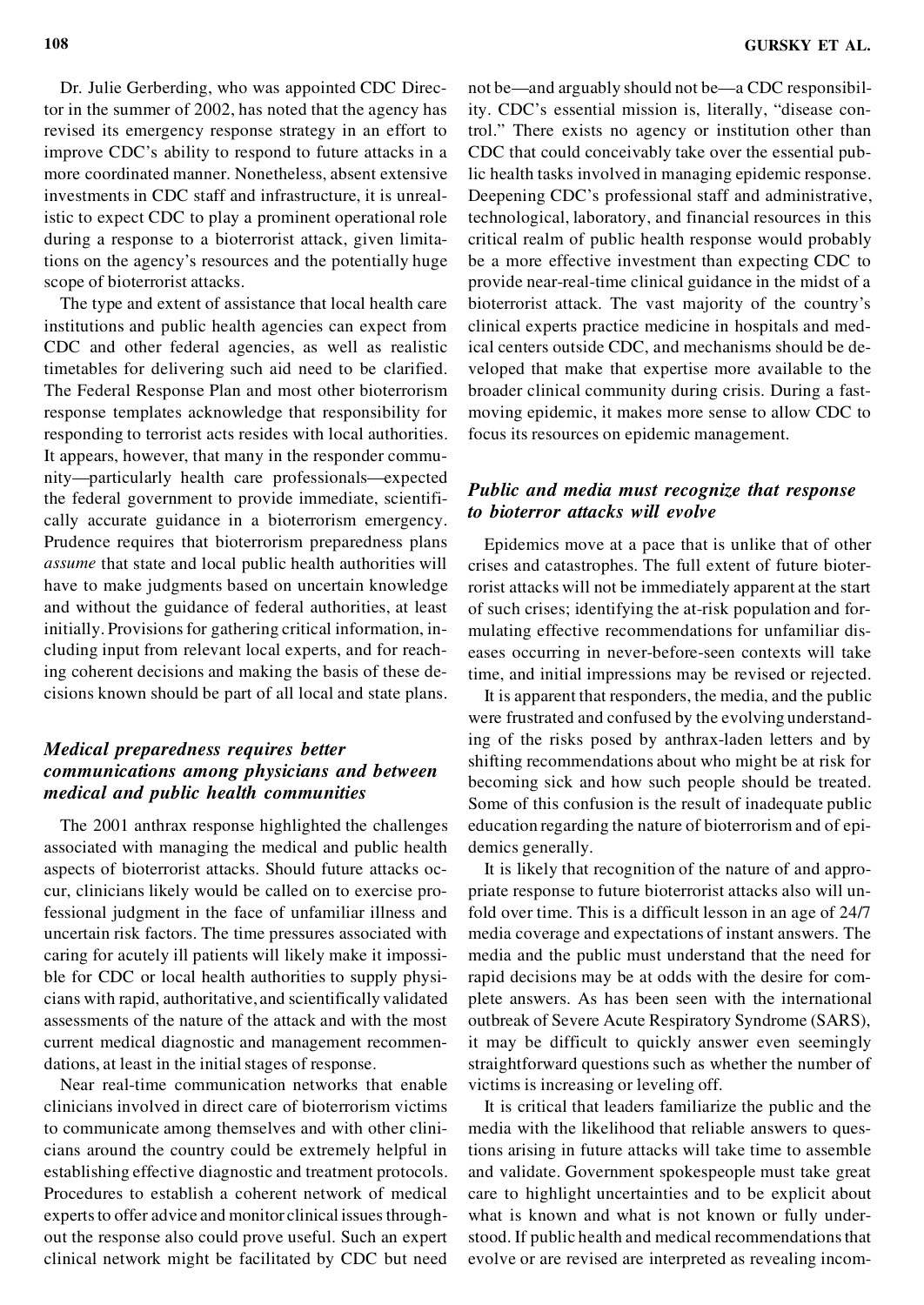# **OFFICIAL RESPONSE TO ANTHRAX ATTACKS 109**

petence or as evidence that information is being withheld or that different populations are getting preferential treatment, the public may be unwilling to follow authorities' recommendations in times of crisis.

#### *Health officials must prepare to handle the media storm*

Most study participants acknowledged that the public health community, with some notable exceptions, did a poor job of meeting the media's demand for information, although study participants believed many of the reasons for this inadequate performance were beyond their personal control. The intention to provide accurate and comprehensive information (and in so doing, necessitating the time required to be accurate and comprehensive) was at odds with the media's—and the public's—desire to be informed about the attacks as soon as information became available.

Most public health agencies lacked sufficient numbers of technically credible, media-savvy professionals who could work constructively with the media. There was no evident media strategy within the federal government for several weeks into the crisis. The irregular and at times confused interactions between the federal government and the press during the crisis resulted in a loss of government credibility and an increasingly aggressive media feeding frenzy.

Past public health emergencies, notably those involving environmental crises, have yielded many well-tested lessons about how health risk information can reliably be communicated. The essence of these lessons is that authorities should tell the truth as they know it, when they know it; they should be forthright about what is not known; and they should explain what is being done to improve understanding of the situation and manage the problem. If the government does not find a way to embody these fundamental lessons, the public's willingness to accept the government's recommendations in future crises will be compromised.

Dr. Gerberding has noted that she intends to change CDC's traditional "evidence-based" style of communicating to an "adaptive style" more suited for fast-moving emergencies. "We'll tell you what we know today, and acknowledge that it may change by tomorrow," Dr. Gerberding is quoted as saying in a recent publication.<sup>31</sup>

#### *Public health resources are barely adequate for a small-scale bioterror attack*

The failure to create a detailed, after-action assessment of the public health and medical response to the 2001 anthrax attacks is a lost opportunity to illuminate, concretely and specifically, the fragile state of bioterrorism preparedness. The capacities of CDC and involved health departments and hospitals were highly stressed by the bioterror attacks of 2001, which resulted in 22 cases and involved one of the few bioagents for which there exist effective drugs and vaccine. The adequacy of the response was due in large part to the laudable efforts of individual clinicians and public health professionals who worked relentlessly for months to manage the response. This level of effort would not be sustainable over the long term (e.g., for the span of the 1918 flu epidemic). An attack involving more victims, or multiple attacks in different locations, likely would have overwhelmed the frail network of response capabilities.

The Bush Administration has significantly increased the federal resources available to state health departments for bioterrorism preparedness. By late fall 2002, HHS had dispersed the bulk of almost \$1 billion in new funding to state governments, intending that state and local health departments spend this money to meet 17 "benchmark" criteria judged essential to epidemic response.<sup>32–34</sup> Many states and cities have hired bioterrorism coordinators and have undertaken drills and exercises to improve responsiveness. Hospital response has received less attention and much less money, but HHS officials have asserted that this is a high priority for future spending. Federal funding for research and development of drugs, vaccines, and biomedical research important to biodefense also has been appropriated.<sup>35</sup> Sufficient quantities of smallpox vaccine to immunize all Americans are being manufactured, and mass pre-event and event-related smallpox vaccination strategies are being developed.

These are welcome and appropriate steps. It must be remembered, however, that these federal funding streams are flowing into states whose own revenues are severely limited.<sup>36</sup> The smallpox immunization plan announced by the Administration in December 2002 has added great stress to public health agencies around the country. Many have reported that they will not be able to move forward in that effort without interruption of routine immuniza-

<sup>33</sup>United States Department of Health and Human Services. 17 Critical Benchmarks for Bioterrorism Preparedness Planning, *Press Release* June 6, 2002 http://www.hhs.gov/new/press/ 2002pres/20020606a.html

<sup>34</sup>*Washington Fax*. Gerberding plans strategically for CDC's future while preparing for emergencies now, February 24, 2003.  $35$ Ibid.

<sup>36</sup>Elliott VS. Public health funding: Feds Giveth but the States Taketh Away *amednews.com* October 28, 2002. www. ama-assn.org/sci-pubs/amnews/pick\_02/hll21028.htm

<sup>31</sup>Boschert S. Most Clinical Labs Have Bioterror Detection Plan, but Gaps Remain, *Internal Medicine News* January 15, 2003;36(2):38.

<sup>32</sup>United States Department of Health and Human Services. Bioterrorism Preparedness Grants, *Press Release* June 6, 2002. www.hhs.gov/news/press/2002pres/20020606b.html